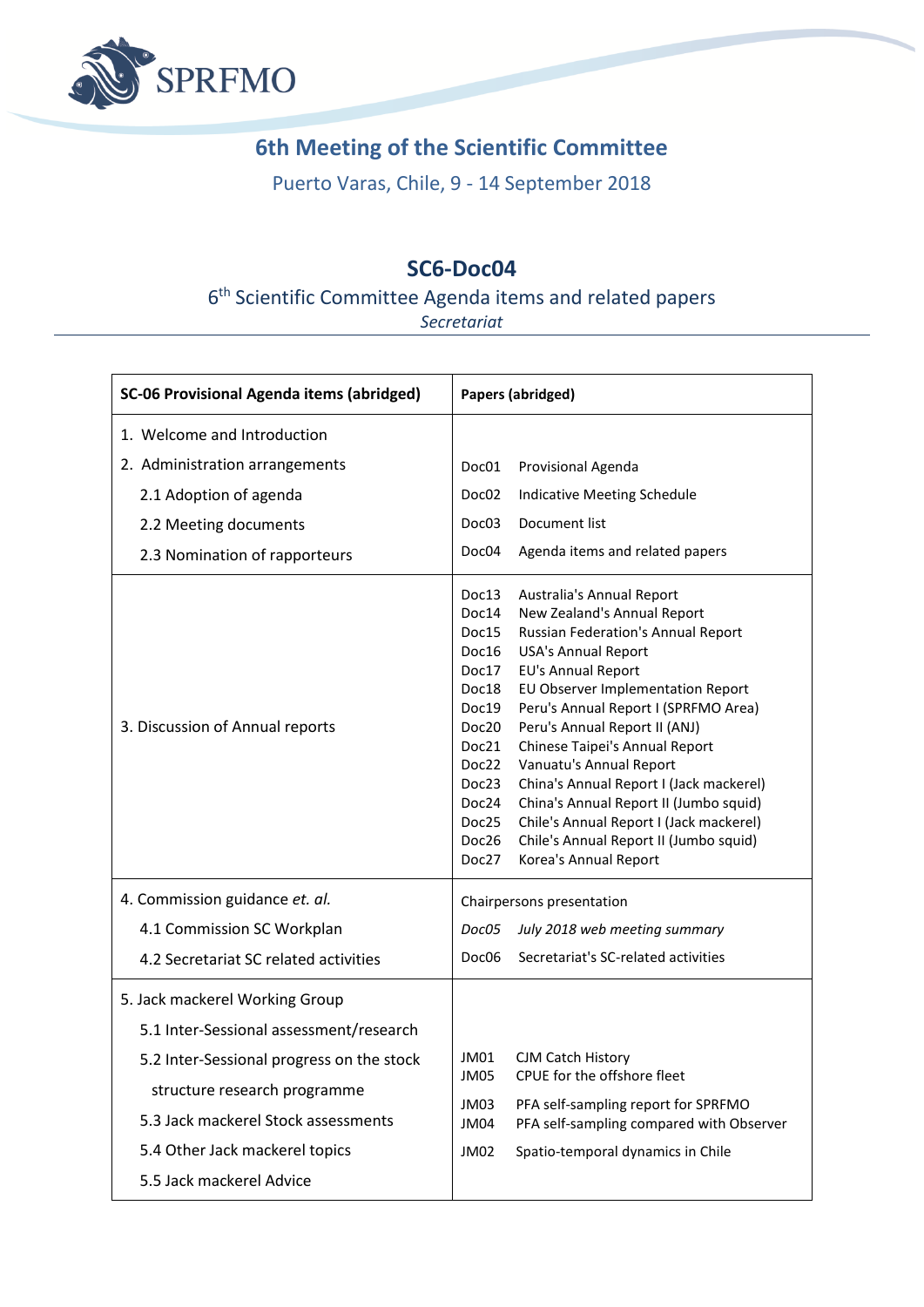٦

| 6. Deepwater Working Group                   | DW05                                                                                                                         | Acoustic surveys and sampling for ORY                                                                                                                                                                                                                                                                                                                   |
|----------------------------------------------|------------------------------------------------------------------------------------------------------------------------------|---------------------------------------------------------------------------------------------------------------------------------------------------------------------------------------------------------------------------------------------------------------------------------------------------------------------------------------------------------|
| 6.1 Inter-Sessional assessment/research      | <b>DW06</b><br><b>DW07</b><br><b>DW08</b><br><b>DW09</b><br>DW10<br><b>DW11</b><br><b>DW12</b><br><b>DW13</b><br><b>DW14</b> | Tiered assessment framework<br>PSA and SAFE ERAs for secondary teleosts<br>Risk assessment for Deepwater sharks<br>Methods of deriving VME thresholds<br>Cumulative bottom impact statistics<br>Methods of designing spatial management<br>Scientific underpinnings for a new BF CMM<br>Review of the SPRFMO BFIAS<br>Benthic Sampling and bycatch data |
| 6.2 Orange roughy assessment                 |                                                                                                                              |                                                                                                                                                                                                                                                                                                                                                         |
| 6.3 Deepwater data collection                |                                                                                                                              |                                                                                                                                                                                                                                                                                                                                                         |
| 6.4 Deepwater stock structure                |                                                                                                                              |                                                                                                                                                                                                                                                                                                                                                         |
| 6.5 Other stock assessments                  |                                                                                                                              |                                                                                                                                                                                                                                                                                                                                                         |
| 6.6 Revision of bottom fishing CMM           |                                                                                                                              |                                                                                                                                                                                                                                                                                                                                                         |
| 6.7 Other deepwater topics                   |                                                                                                                              |                                                                                                                                                                                                                                                                                                                                                         |
| 7. Squid Assessment                          |                                                                                                                              |                                                                                                                                                                                                                                                                                                                                                         |
| 7.1 Inter-Sessional assessment/research      | SQ02<br>SQ03<br>SQ04                                                                                                         | Biological-fishing aspects (Chile)<br>Biological, population structure (Peru)<br>Diet and feeding of Jumbo flying squid                                                                                                                                                                                                                                 |
| 7.2 Squid Assessment                         | SQ05<br>SQ06<br>SQ07                                                                                                         | Depletion models (Chile)<br>A size-structured model (china)<br>A stock assessment method (Peru)                                                                                                                                                                                                                                                         |
| 7.3 Squid assessment data                    | <b>SQ08</b><br>SQ09                                                                                                          | Comparison of different squid simulations<br>SquidSIM                                                                                                                                                                                                                                                                                                   |
|                                              | SQ01                                                                                                                         | Squid Datasets held by the Secretariat                                                                                                                                                                                                                                                                                                                  |
| 7.4 Squid connectivity                       | SQ10<br>SQ11                                                                                                                 | Genetic assessment of diversity and Pop'n<br>Gene sequencing in the South East Pacific                                                                                                                                                                                                                                                                  |
| 8. Ecosystem approach to Fisheries Man.      |                                                                                                                              |                                                                                                                                                                                                                                                                                                                                                         |
| 8.1 Standardized oceanographic modelling     | Doc29                                                                                                                        |                                                                                                                                                                                                                                                                                                                                                         |
| 8.2 Seabird/bycatch monitoring               |                                                                                                                              | ACAP seabird bycatch indicators                                                                                                                                                                                                                                                                                                                         |
| 8.3 Definition of "other species of concern" | Doc09                                                                                                                        | SPRFMO Species of Concern bycatch                                                                                                                                                                                                                                                                                                                       |
| 8.4 Task Team on Habitat monitoring          | Doc07                                                                                                                        | Habitat Monitoring Task Group Report                                                                                                                                                                                                                                                                                                                    |
| 8.5 Other Ecosystem considerations           |                                                                                                                              |                                                                                                                                                                                                                                                                                                                                                         |
| 9. Observer programmes                       |                                                                                                                              |                                                                                                                                                                                                                                                                                                                                                         |
| 9.1 Observer coverage trade-offs             | Doc30                                                                                                                        | Observer coverage trade-offs                                                                                                                                                                                                                                                                                                                            |
| 9.2 Seabird interaction rates by fishery     | Doc31                                                                                                                        | Estimates of potential jig seabird captures                                                                                                                                                                                                                                                                                                             |
| 9.3 Observer programme CMM                   | Doc08                                                                                                                        | Observer programme CMM                                                                                                                                                                                                                                                                                                                                  |
|                                              |                                                                                                                              |                                                                                                                                                                                                                                                                                                                                                         |
| 10. Exploratory fisheries                    | DW02<br>DW03                                                                                                                 | EU Proposal for Exploratory Toothfish fishery<br>NZ Proposal for Exploratory Toothfish fishery                                                                                                                                                                                                                                                          |
| 10.1 Toothfish                               | <b>DW01</b>                                                                                                                  | Cook Islands Fisheries Exploratory Plan                                                                                                                                                                                                                                                                                                                 |
| 10.2 Pot fishing                             |                                                                                                                              |                                                                                                                                                                                                                                                                                                                                                         |
|                                              | <b>DW04</b>                                                                                                                  | Data management for Exploratory fisheries                                                                                                                                                                                                                                                                                                               |